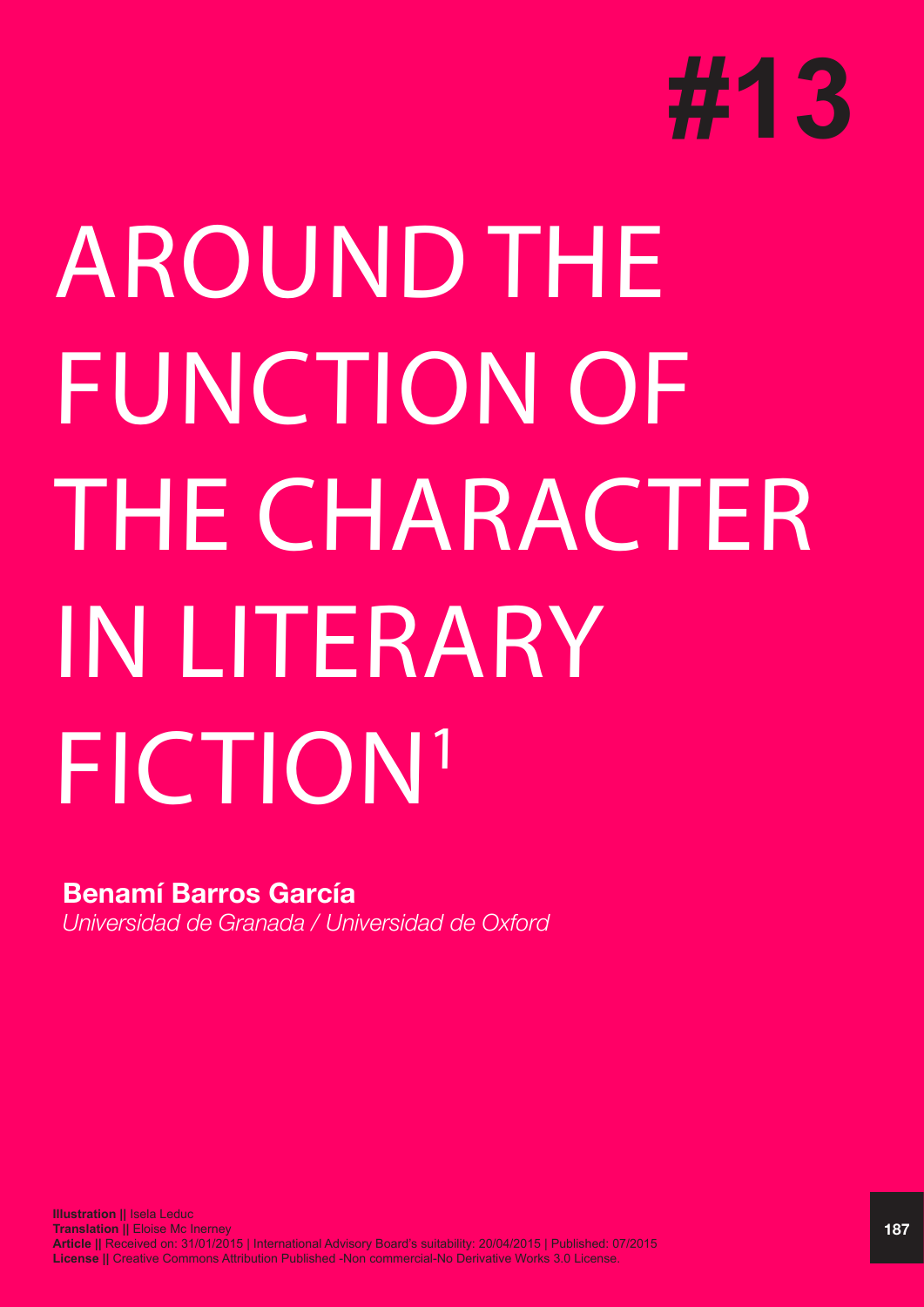



**Abstract ||** The main goal of this article is to analyze the character's role in literary fiction from a perspective focused on the reader's mind. In particular, the article reviews some different perspectives and approaches to the study of the relationships between author, text and reader, especially in Dostoevski's literary works. The analysis aims to contribute to the study not only of Dostoevsky's poetics and characters, but also of the conceptualization of the character as a set of overlapping discourses, which would help us to deal with some narratology issues.

**Keywords ||** Character | Fiction | Dostoevski | Discourse | Psychology of Fiction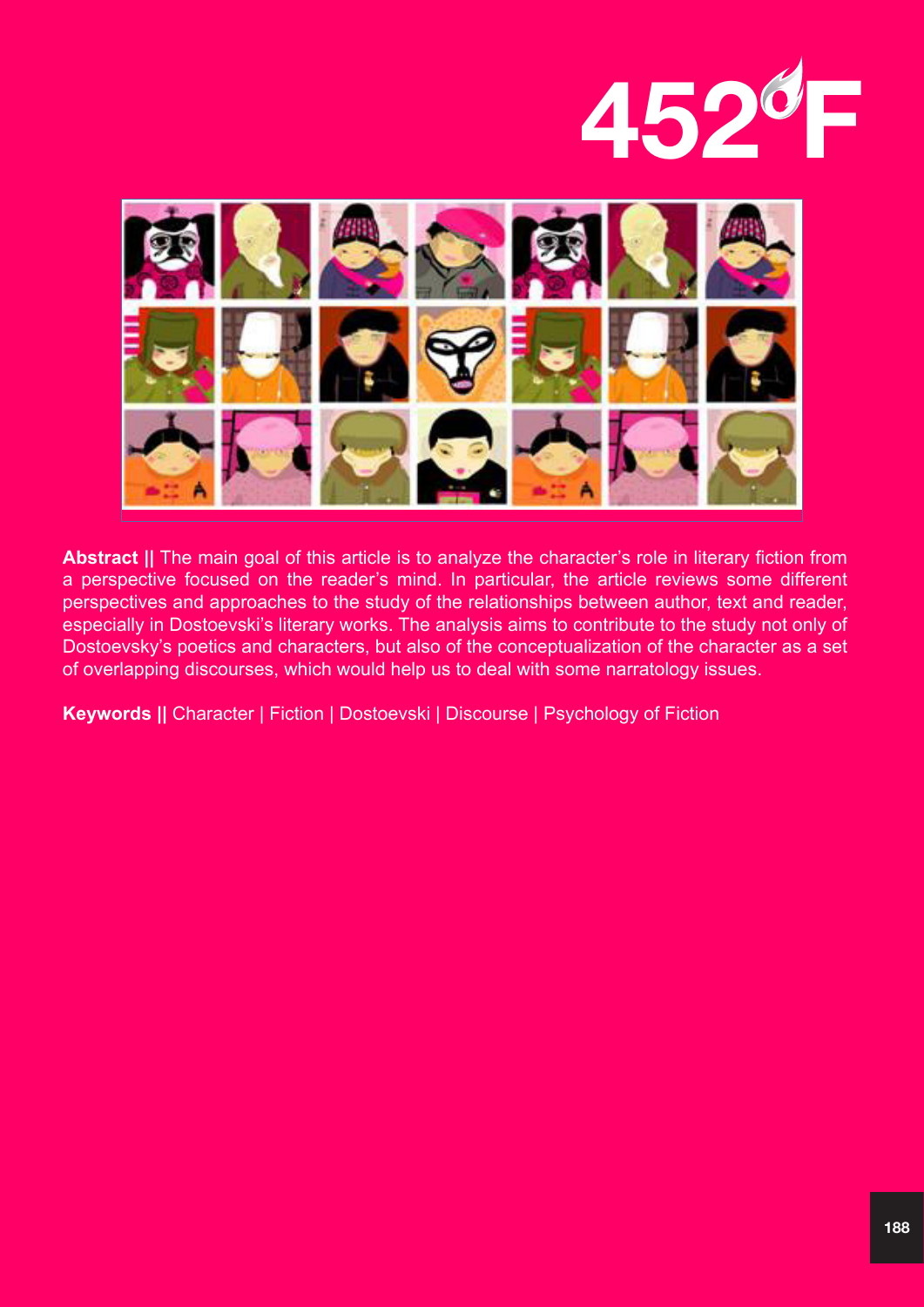In the spaces of fiction there are beings capable of living normally. The author of novels relies on their routine manner of doing, saying, and experiencing realistic hopes and dreams to make the leap from the real world to the represented world, and vice versa. But this ability is due to the fact that the very fiction which gives them shelter both configures and is configured by their existence.

Identifying the character as the essence of the novel, as Ortega does (1925), should not be confused with an inadequate definition of character as representative or opponent of the author's voice. Herein lies the necessity of conceptualising the character as a pragmatic discursive connector, as the probability of a certain meaning and behaviour. The character is more than just a representation of the author's intention in some way or another. She is a projection of language, a social act which expresses a particular ideology, in Lewis's terms (1979), a cultural unit. Character is a dynamic function (according to a conception similar to Tinianov's) that is defined while at the same time participating in the dynamism of the work. The character must, following the classic formula of Schiller, place herself before a universe, because she is a person, and must be a person, because there is a universe before her; she must feel because she is self-conscious, and she must be self-conscious because she feels. One of the greatest achievements of fiction is that the reader can peer into this universe, composed of various interconnected worlds, to see what the character sees, and feel what the character feels: to pretend, in effect.

We recognise the character through what she says, thinks and does, but also, me might say, through what is constructed around her, through her influence in the progression of events, the topology of the discursive fabric, and thus, through what *others* say about her. It could be said, following the theory of the never-ending search (Lukács, 1985), that the character merely tries to find herself, a task she will accomplish only in the mind of the reader; that is, when her effective transposition from the fictional to the real universe is complete. At this stage, she will no longer be a discourse, an amalgam of words pointing in this or that direction. Neither will she be a summary of aphoristic interventions and foreseeable actions, but a potentially real being, a warning, a panegyric or epitaph, an emotional blow. Her mere *existence-in-the-fictional-world* is a sign reminding the reader that the person who speaks in the work is not the person who writes in real life, and that the person who writes is not the one who speaks. The character is only a channel for the author's overall intention, which does not have to be defended or refuted by his characters.

The protagonist stands out among the cast of characters of a work. She is the hero, or in other words, the character without whom the structure of the action would cease to function, the one upon whom

### **NOTES**

1 | This research is part of the project "The way the world is perceived, conceptualized and expressed in Russian", funded by Universidad de Granada and carried out at the European Humanities Research Centre in University of Oxford. The author wants to thank Emilia Skuratóvich Arias for her help in the translation of quotation and the anonymous reviewers for their suggestions.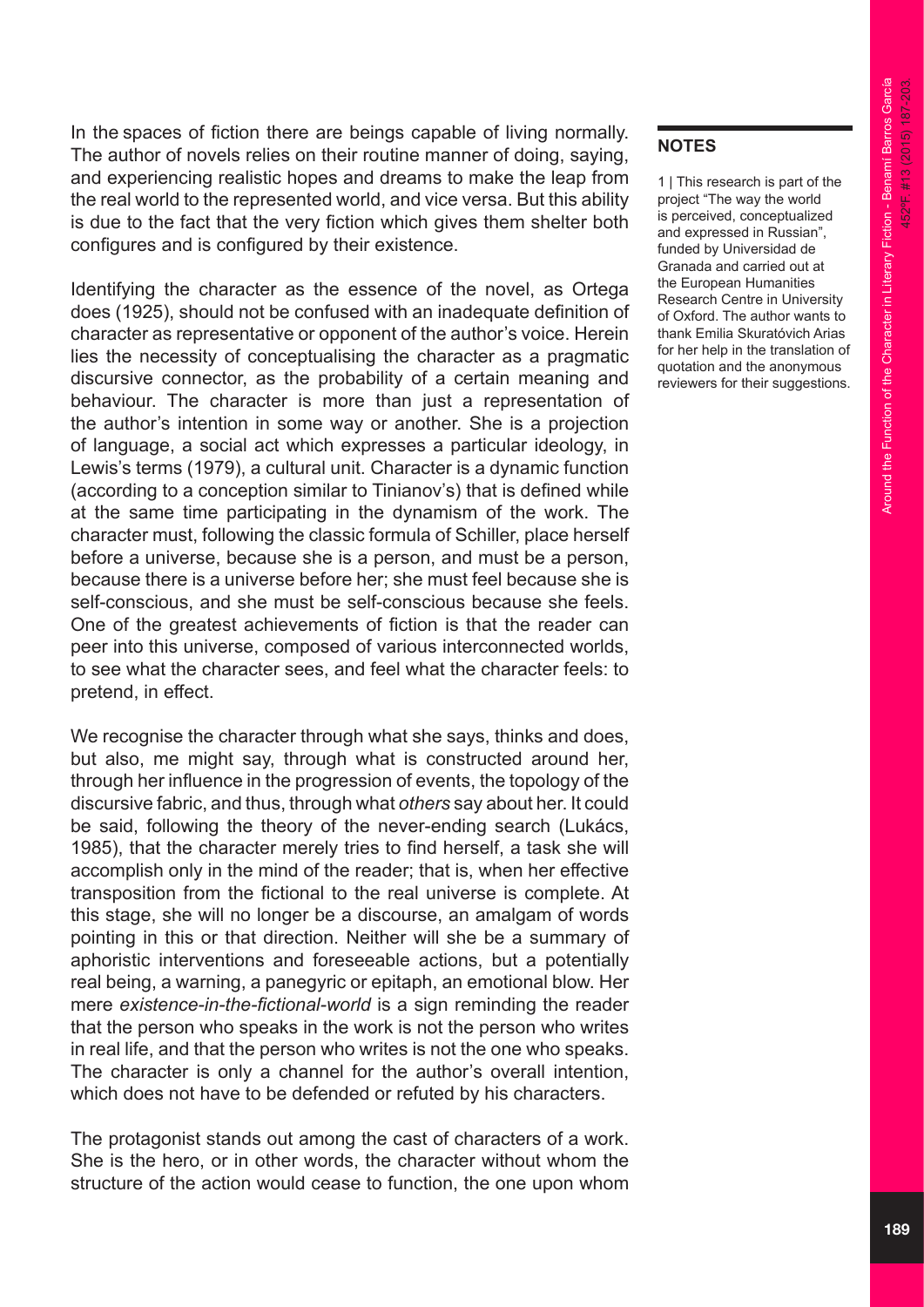the motives of the action fall, and from whom its consequences come (Friedman, 1955). But as a character, her conduct and meaning will be equally defined by the discursive relations among the different characters, in her involvement with, against, thanks to, through, in spite of, and due to the rhetoric of the text. It might never be possible to talk explicitly about her personality, ethics and intentionality, but once integrated into the text that is read, the reader gains a certain impression of them, a mental image. From her name – the categorical imperative of the character, as Spitzer would say<sup>2</sup> – to her physiology, everything in the work is a Barthesian *sign* that marks her in the mind of the reader.

Like an Atlas who, in this new avatar, must use his powerful arms to approach the fictional universe to the real world, the character becomes a battleground for the author, who will fight with himself to achieve a defined, stable image of his idea in and through the character. The character's consciousness and way of thinking and interpreting the world will remain locked inside the all-encompassing consciousness the author possesses with respect to his creature. But she can escape from this control at any moment, forcing the author to rethink his work, the possessive pronoun becoming slippery. On more than a few occasions, authors have expressed concern at not being able to refute the powerful discourse of one of their characters.

For Bakhtin, both hero and plot are of the same mould, and we could add that the material of which they are made, in the majority of cases at least, is the idea. The character does not stop doing, because she is formed through her speech or because her silence can be much more eloquent.<sup>3</sup> It is a silence which must also be counted: here is the fictional fallacy of the not done. A character is always defined by an accumulation of actions, never by their absence, because the very lack of them must be narrated through another action. We could say that the not said is not an absence in the discourse, but is rather a discourse about absence. In this, narration has the greater responsibility. One of the most developed ways of saying the not said, the not done, are the words and actions on the threshold and the false promises of the text from which the mind of the reader is suspended in anticipation of completeness and meaning (Barros García, 2014a).

In his creation, the author distributes to the characters the information that only he can provide, seeking to produce imitative speech acts, as if they were being performed by someone (Ohmann, 1972). For example, the reader does not usually realise that the character only forgets if, and only if, someone tells us or shows us this forgetting,<sup>4</sup> that, in reality, the character forgets because she remembers or is reminded that she must forget. All feeling, perception or judgement of a character is a technique for the presentation of consciousness

### **NOTES**

2 | Hamon argues (1977) that the real referents, especially those that are historical and mythical, present a freedom of action that is considerably conditioned from the moment they appear as such before the reader. But it is also true that, due to this very predictability, they can admit a larger number of surprises, of ruptures, in the expected discursive horizon. In this same sense, we need hardly recall the extraordinary potential of proper names in 19th Century Russian Literature, which have generated significant translation problems due to the disparity of criteria regarding the best strategies (foreignisation, domestication, etc.) for achieving an emotional effect similar to that of the original text.

3 | Recall the "reflectorcharacters" of Stanzel (1978), which communicate more through their silences.

4 | It made be the case that this forgetting is revealed as the absence of an action which was expected and promised, but there must also be certain textual signs that show the reader that this promise has not been fulfilled.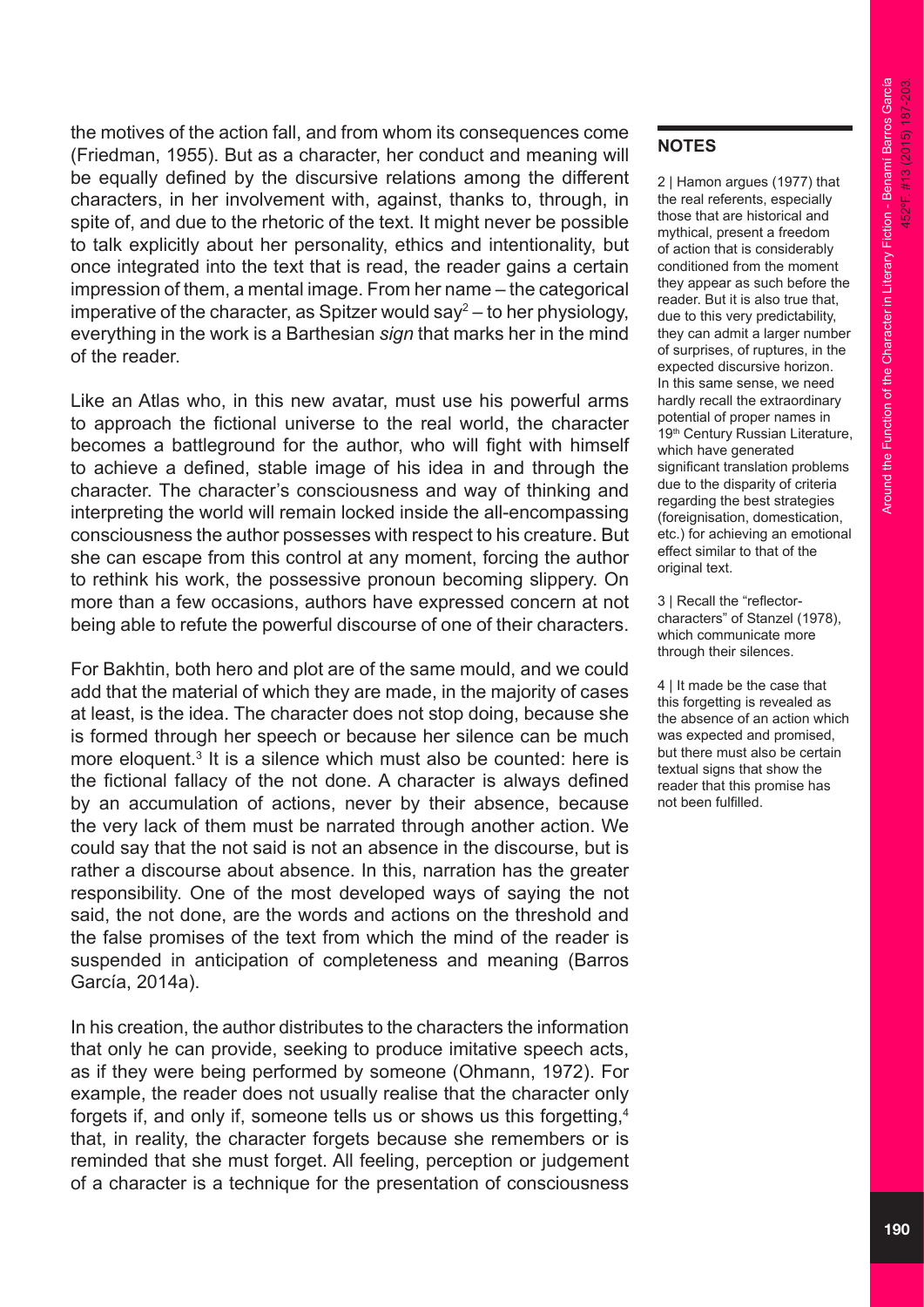(*stream of consciousness).* This is so much so that we can apply the additional *falsidical* formula and say: the mere apparition of the character would seem to warn us that everything he says is false. Being a chimera of an impossible reality, the enunciation of a fictional being cannot be real. Neither does it attempt to be so, aspiring instead – in this game of uncertainty and indeterminacy – to verisimilitude in order to allow the reader to judge whether or not it is appropriate. It therefore swings in the catenary of awakened emotions, being only a gradation of affect.

The character is a victim of her discourse, from which she will never escape (even her death is recounted); the word about herself will be the sum of what she says and what *the universe* says about her. External opinion, in Bakhtinian terms, controls her person. This is how we recognise the character, this being who speaks and constructs herself (Greimas, 1976) because the language is hers, and in this appropriation she tells us about herself (Benveniste, 1970). In Bloom's words (2001), we are speaking of a Macbeth created by Macbeth.

The relationship between character and discourse is a fundamental element for analysis, not only because it can refract or reflect the idea of the author, but also because it takes place at all levels of the work: from the thematic, with the assignation of functions in the flow of the text, to the stylistic, as a way of characterising the speaker. Each character constitutes a system of reference for the observation of the fictionalised universe and, as such, there is a variation in the perception and configuration of the fabric of space-time from her perspective. Hence the great importance of discourse analysis in studies about the literary character and her linguistic specificities (which are, at the same time, behavioural): deictics, which contextualises the discourse from the point of view of the speaker only, of the person who speaks, and with reference to the moment in which she thinks, speaks or enunciates (Fillmore, 1981: 158); *Ohmannian* quotation marks and other distancing figures (Lozano, Peña and Abril, 1997: 159-163); the referenced discourse; indirect address (Tyler, 1978: 4401-441), etc. All of these – within a semiotics of discursive action (Bühler, 1967) that distinguishes between the linguistic act and linguistic action – refer to an analysis of the character's discourse in its relation to the discursive operations and states that they obtain; that is, to the analysis in its interrelationship with the rest of the discourses. The conclusions extracted from the isolated discourse of a character will not be very accurate, given that her voice belongs to a larger, more cohesive group, where her utterance is formed of many more elements. The character-discourse link is a global relationship of the work with its text, both terms being taken in their widest sense.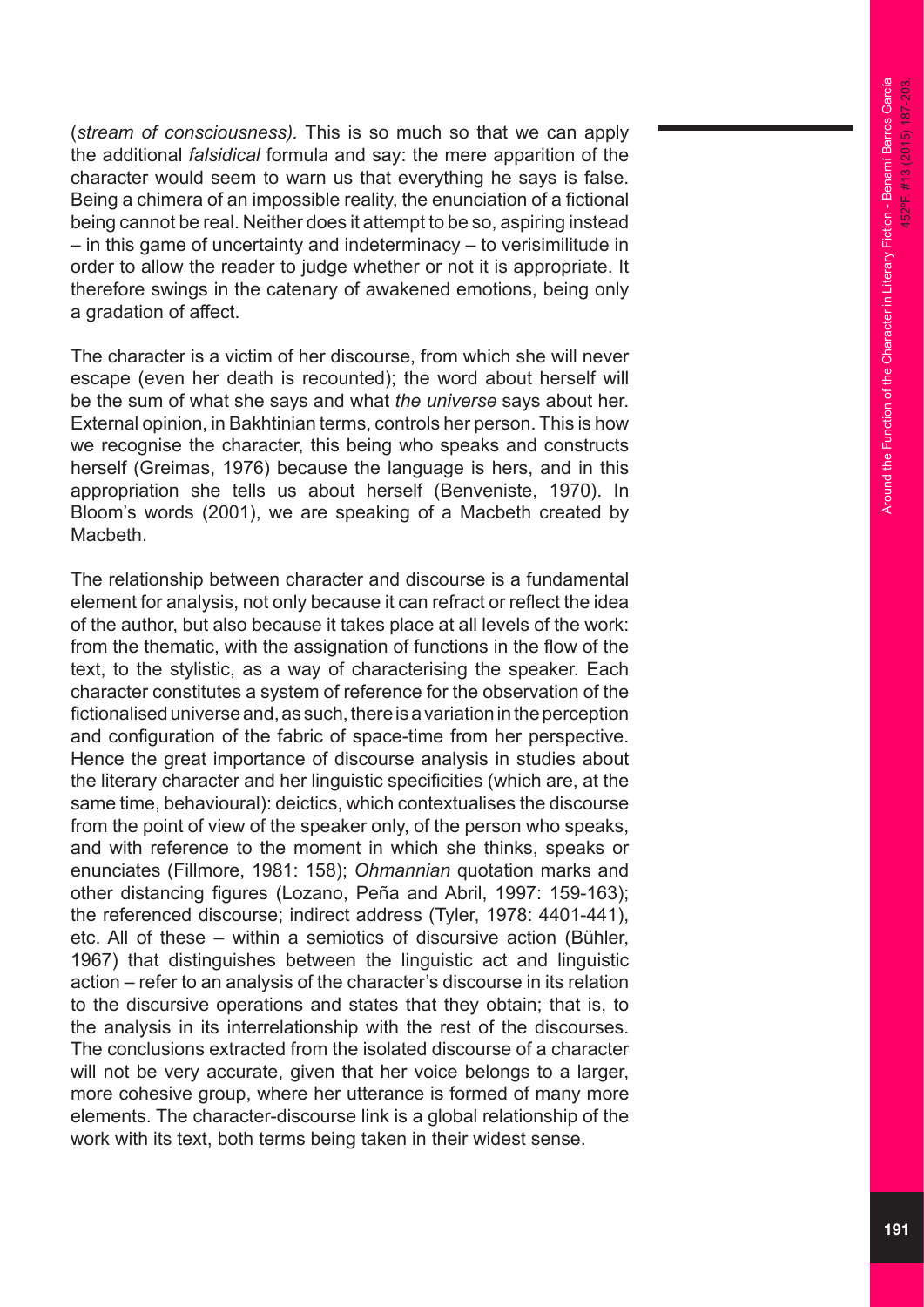The reciprocal relationships between characters, the *situation*  according to Tomashevsky, constitute the base for understanding the characterisation of the hero, whose significance depends on and derives from her relationship with the rest of the characters in the text. But here we need to understand the concept of character in a larger sense, as many of these relationships are already marked by reference. The character is (bearer of) a discourse which she supposedly obeys and represents, such that the very discourse she champions encourages the reader, even when the former does not intervene or remains silent, to predict a behaviour. It is a heuristic, almost computational exercise, and therefore constructs one network of characters and scenes in which the discourse of the character is reinforced, and another in which it will be confronted.

The character as semiotic phenomenon is thus born from a spectrum of personalities, of actions and possible discourses, being a connector between the fictionalised universe (that which is written) and the fictional (that which is read). She is burdened both with the inescapable burden of literature's established archetypes, which are supposedly imbued with certain qualities and characteristics, as well as with a sense of being influenced by the social context in which the work is published, or desired to be published. It is for a reason that the work is written for something, for someone who must decode, or rather, recode the message, depending on how the effectiveness of the strategy suggested by the text is interwoven with the reader's way of thinking.

As with the author's work, the character is located within a possible repertoire from which she is born, but which she forms at the same time. Through their characters, Pushkin and Lérmontov enable Russian literature to create an illusory universe that is so realistic it can encapsulate society within it. This is how Dostoyevsky, a great admirer of Aleko de Pushkin's Aleko, understands it:

> En el personaje de Aleko, héroe del poema *Gitanos*, se plasma ya una idea profunda y fuerte, completamente rusa, que más tarde se expresa en su plenitud armónica en *Oneguin*, donde prácticamente el mismo Aleko se nos presenta ya no bajo una luz de fantasía, sino de una forma palpable, real y comprensible. Pushkin ya encontró en Aleko, y magistralmente resaltó, a un ser errante en su tierra natal, al histórico ser errante ruso que ha aparecido de forma oportuna en la historia de nuestra sociedad alejada del pueblo. Evidentemente, no solo en Byron dio con él. El personaje de Aleko es correcto y ha sido captado fielmente, es constante y se ha instalado en nuestra tierra para mucho tiempo. Estos seres errantes rusos siguen sin rumbo hasta hoy en día y parece que no van a desaparecer tan pronto. Ahora estos ya no frecuentan los asentamientos gitanos para buscar sus ideales entre el peculiar y salvaje modo de vida de los gitanos y para buscar en la naturaleza un descanso de la enrevesada y absurda vida de nuestra sociedad intelectual. Pero, de todas las formas, se sumergen en un socialismo que no existía en los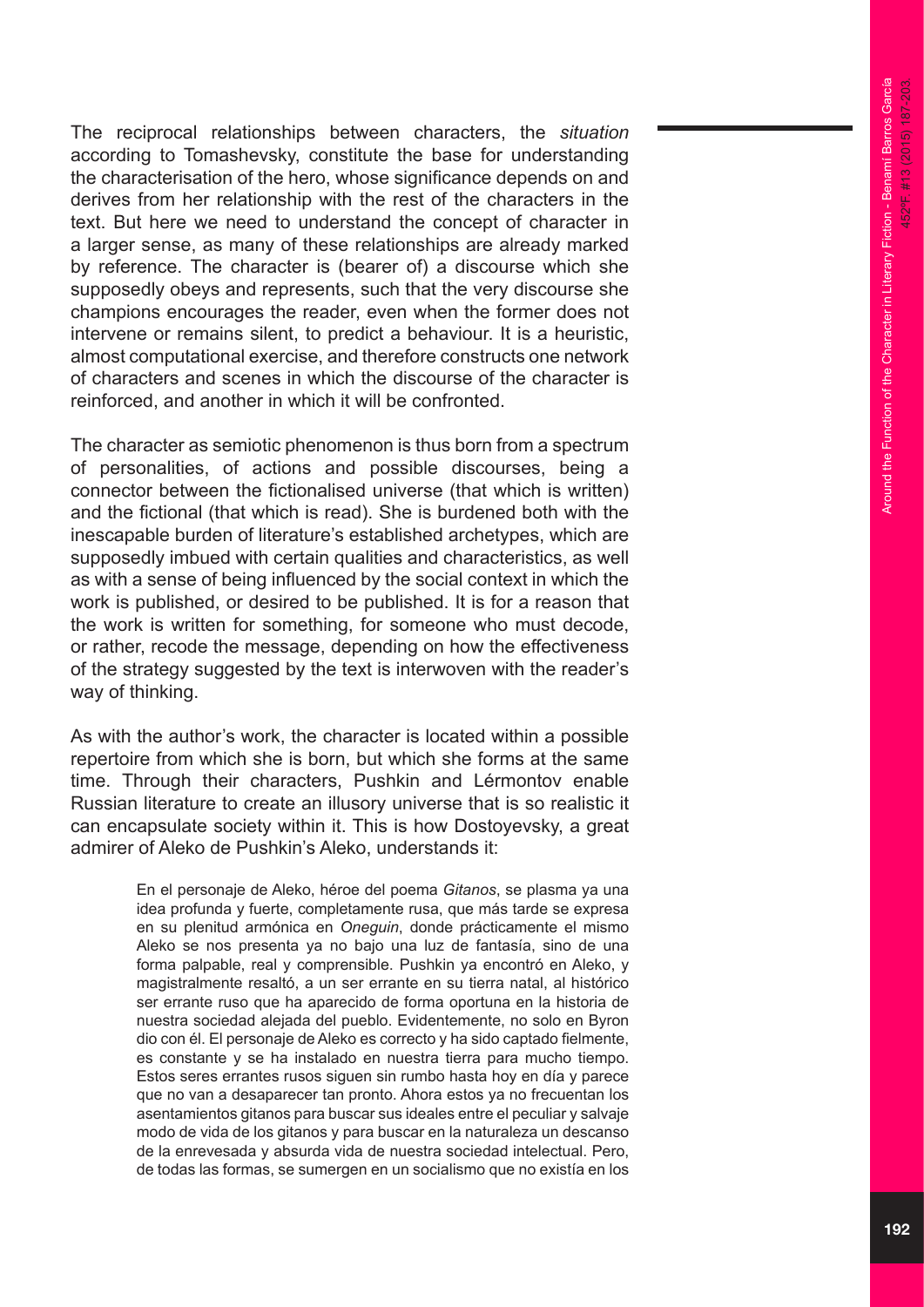tiempos de Aleko, van con la nueva creencia a otro campo y la trabajan con celo, convencidos, al igual que Aleko, de que en su actitud fantástica alcanzarán sus fines y la felicidad no solo para uno mismo, sino también para el resto del mundo. Porque el vagabundo ruso precisamente necesita esa felicidad universal para conseguir el descanso, no se conformará con menos, pero, por supuesto, de momento todo es teoría. Sigue siendo el mismo ruso, solo que pertenece a diferentes épocas. Repito, esta persona ha sido engendrada justamente en el comienzo del segundo siglo desde la gran reforma de Pedro I, en esta nuestra sociedad intelectual alejada del pueblo, de la fuerza popular, justo al principio del segundo siglo después de la gran reforma de Pedro I. (26; 137-138)5

From this reference we can deduce how Dostoyevsky understood the relationship between the character and the referent. Outlined according to the distinct types of people who live in society, the Russian person is reality itself, a mixture of the past, of which she is inheritor, and of the future, of which she is constructor and verb. These are the reasons, says Kantor (Кантор, 2010), that Dostoyevsky's hero can be seen as a consequence of Russian culture in the 19<sup>th</sup> Century. Dostoyevsky sees in the character the possibilities of the idea, or more concretely, a microcosm in which he could create and develop the idea, see it succeed or fail. To this end, the character is oriented in two directions: on the one hand, towards the past in a reflection and evaluation of her own existence, that is, of the reason for the appearance of the little person, the insignificant or superfluous person, of the nihilist and other archetypes; on the other hand, towards what looms ahead, through the function of warning contained in all of Dostoyevsky's texts. The message of the character is far from individual: it is a full 'representation of social roles' (Duranti, 1997: 329), textualised in the idea that is expressed for her and in her.

Remaining on this point, it is useful to see some of Dostoyevsky's opinions about other characters of Russian literature. This can undoubtedly help clarify questions still posed today about the great author's understanding of character, if she is considered to be bearer of her own discourse or if she is fictionally free of the author's control. Dostoyevsky is known for including references to literary characters in his works, usually in a mocking tone. We need only to think of the significant presence of Turgenev's Bazarov in *Demons*, 6 where he is not only judged by Stepan Trofimovich ("…Bazarov es una especie de persona ficticia que no existe en absoluto […] Este Bazarov es una especie de mezcla incomprensible de Nozdrev con Byron…" [10; 171]), but also defines the textualisation of an idea in itself. He represents a discourse, a voice, that of a character who, according to Dostoevsky, was born as an ideal, but did not know how reflect the genuine Bazarovs of the 1850s.

### **NOTES**

5 | All citations to Dostoyevsky's work are taken from the 30-volume edition of his complete works, (Достоевский Ф.М. Полное собрание сочинений в 30 томах. - Л., 1972-1990). I refer to it using the agreed criteria for citation, which indicates in brackets the volume and page number of the citation.

6 | Or of Turgenev himself, caricatured in part in Karmazinov.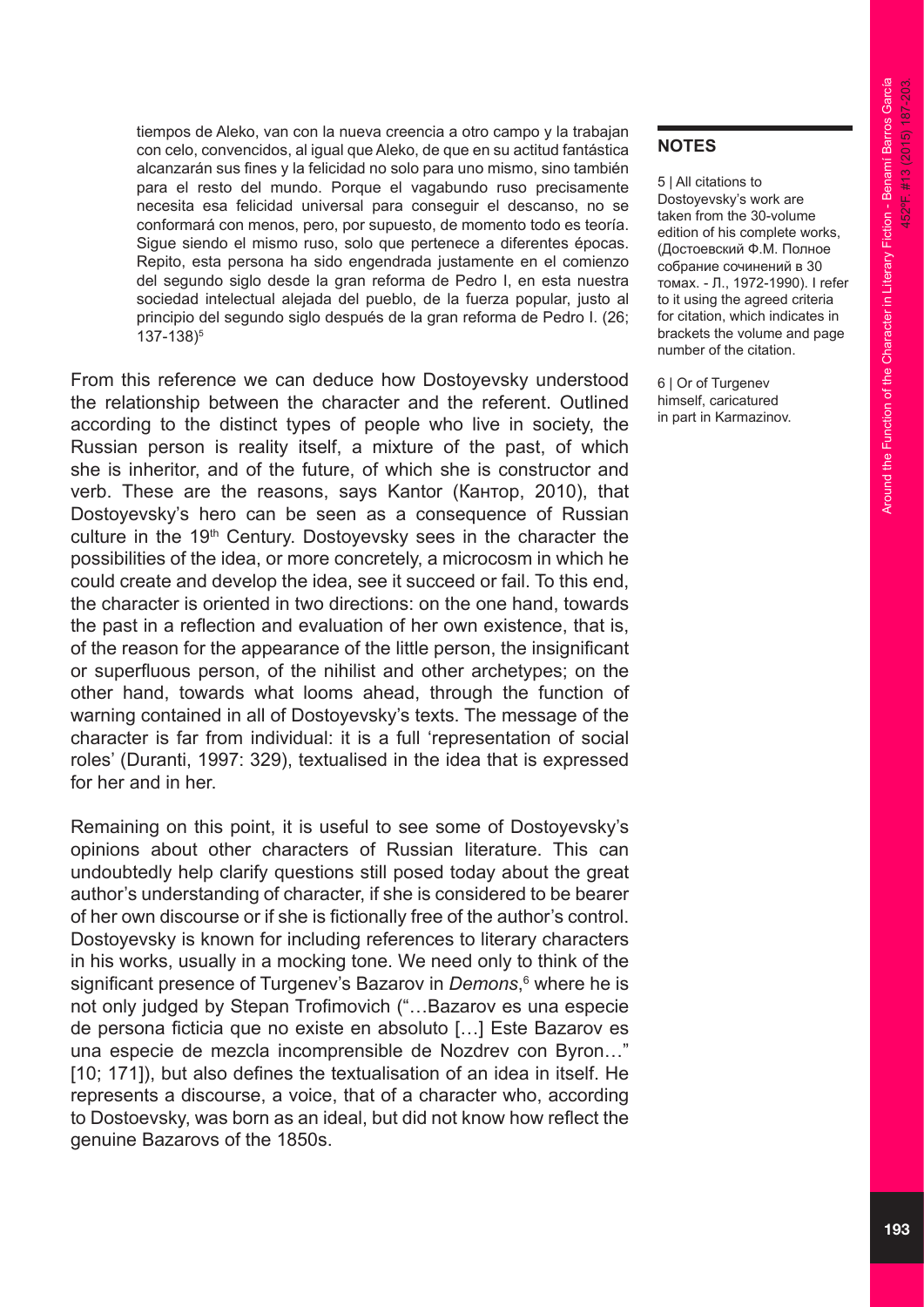[...] Se ha atrevido a no reposar con nosotros y a no contentarse con nuestras personalidades importantes y se negó a tomarlas por su ideal, buscó algo mejor que nosotros. Mejor que nosotros. ¡Válgame Dios! ¿Acaso existe algo en el mundo más bonito y más correcto que nosotros? Le han dado lo suyo por Bazarov… [5; 59]

Dostoyevsky, whose letter to the author of *Fathers and Sons* no longer exists, seems to see in Turguenev's Bazarov a rupture of literary truth, a conclusion which we can be made from the following annotation he made in a copy of *Los demonios:*

> [...] el hombre de los años cuarenta no podía crear a Bazarov sin faltar a la verdad.

- ¿En qué se le ha destrozado?

- En el pedestal en que se encuentra. [11; 72]

Dostoyevsky's analysis of Tolstoy's Levin and *Anna Karenina* in general in various articles published in *A Writer's Diary* of 1877 is also interesting. In his interpretation we can see two essential ideas: that the character always represents an idea or mode of thinking which is either already established or conceivably possible in society, and that the author, as the entity who regulates the rules and discursiveand action-related manifestations, should not be clearly observable in her characters:

> El autor ha hecho bien en mencionarlo, sin mencionar que lo expresó como un extraordinario artista. Después, vuelve a extenderse la novela y de pronto, para mi asombro, me encuentro en la sexta parte de la novela con una escena que corresponde un verdadero "tema de actualidad" y, lo más importante, la escena aparece sin intención ni falsedad, sino que emerge de la misma esencia artística de la novela. Sin embargo, lo vuelvo a repetir, para mí era algo inesperado y he llegado a sorprenderme: no me esperaba semejante "tema de actualidad". Desconozco la razón, pero no me esperaba que el autor se atreviera a desarrollar a sus personajes hasta convertirlos en semejantes "representantes". Aunque, precisamente en estos representantes, en esta exageración de la conclusión radica todo el sentido de la realidad. Sin ello la novela tendría un aspecto prácticamente indefinido, y no correspondería ni a los intereses rusos actuales ni a los esenciales: se describiría solo una parte de la vida, ignorando intencionadamente lo más importante y lo más preocupante de esta vida. Aunque, parece ser, me estoy sumergiendo en la crítica, y esto no es asunto mío. Tan solo quería destacar esta escena. [25; 53]

> Aquí muchos de los intelectuales rusos ahora suelen decir: "¿Qué pueblo? Yo soy el pueblo". En la octava parte de *Anna Karenina*, Levin, el personaje favorito del autor de la novela, dice de sí mismo que "él es el pueblo". En cierta ocasión anterior, hablando sobre *Anna Karenina*, dije que ese Levin era "un corazón puro". Sigo creyendo en la pureza de su corazón, pero no creo que él sea el pueblo; al contrario, ahora me doy cuenta de que él también con cariño tiende a alejarse del pueblo. Me di cuenta de ello cuando acabé de leer la octava parte de *Anna Karenina*, que ya mencioné al principio de este diario de los meses julioagosto. Levin, como hecho, no es, evidentemente, un ser que existe,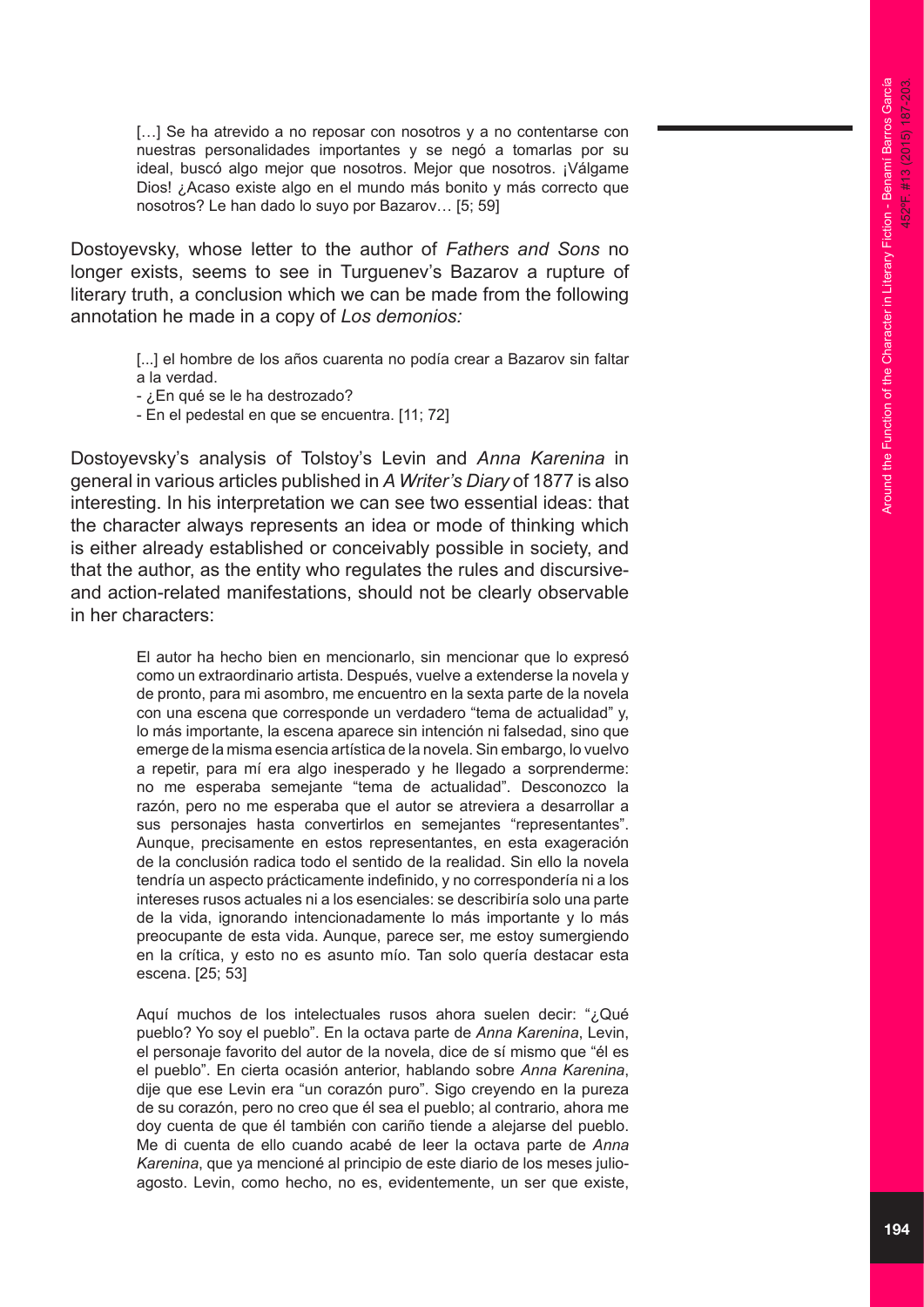sino simplemente un invento del escritor. [25; 193]

Sencillamente él le quita al pueblo lo más preciado, le quita el principal sentido de su vida. Sin duda, le habría gustado si nuestro pueblo no pusiera por doquier su corazón en favor de los hermanos suyos, mártires de su fe. En este sentido él niega los hechos, a pesar de que sean evidentes. Por supuesto, esta idea está expresada tan solo en los personajes ficticios de la novela, pero, lo vuelvo a repetir, con demasiada evidencia se percibe junto a ellos al mismo autor. Sin embargo, el libro es sincero, el escritor descubre su alma. Incluso las cosas más comprometedoras (y aquí sí que existen), se dejan caer como por casualidad. Por ello, a pesar de su carácter comprometedor, el lector las percibe tan solo como una palabra directa y no ve ni un atisbo de complejidad. Sin embargo, no considero que ese libro sea tan inocente. [25; 202-203]

Es muy triste el hecho de que un escritor de su talla escriba de esa forma. Es triste para el futuro. Aunque mejor, empiezo la cuestión: me gustaría protestar, señalar aquello que me llamó la atención especialmente. Sin embargo, antes empezaré con Levin, que evidentemente, es el personaje protagonista de la novela. En él se ha expresado lo positivo como si fuera la contradicción de aquellas anomalías por las que han muerto o sufrido otros personajes de la novela. Parece ser que para ello ha sido creado por el autor, para expresarlo todo en él. Pero, sin embargo, Levin todavía no es perfecto, todavía le falta algo, y habría que ocuparse de ello, solucionarlo para evitar cualquier duda, cualquier pregunta que pueda encerrar en sí Levin. Más tarde el lector comprenderá por qué le presto atención a este hecho y no paso directamente a la cuestión principal. Levin es feliz, la novela acaba alabándole, pero todavía carece de un mundo interior espiritual. [25; 203]

Dostoyevsky seems to accept the tendency towards a certain autobiographism in the creation of characters, probably not as beings based on the author's own experience, but rather, following Sartre, due to the fact that there can be no 'being' if the 'being' does not already exist. After the death of George Sand, Dostoyevsky reflects:

> Entonces, cuando se la encontraban en Europa, decían que ella predicaba la nueva situación de la mujer y profetizaba sobre "los derechos de la esposa libre" (según la expresión de Senkovsky); pero no es del todo cierto, ya que ella en ningún caso predicaba sobre una mujer concreta, tampoco se inventó eso de la "esposa libre". George Sand pertenecía a todo el movimiento y no solo a la predicación sobre los derechos femeninos. Es verdad que por ser mujer, ella, evidentemente, prefería destacar a los personajes femeninos más que a los masculinos. También es evidente que todas las mujeres del mundo ahora deben ponerse de luto, ya que ha muerto una de las más brillantes y bellas de sus representantes. Además, fue una mujer prácticamente única por la fuerza de su intelecto y talento: su nombre ya es historia, es un nombre que no está destinado al olvido ni a la desaparición entre los europeos. Por lo que se refiere a sus protagonistas femeninas, vuelvo a repetir, desde que empecé a leerla cuando tenía dieciséis años quedé impresionado por la rara contradicción que suponía lo que hablaban y escribían sobre ella y lo que yo veía con mis propios ojos. En realidad, muchas, algunas por lo menos, de sus protagonistas encerraban una pureza moral tan elevada que uno no podría imaginar sin realizar una gran búsqueda moral en el alma del poeta, sin profesar el deber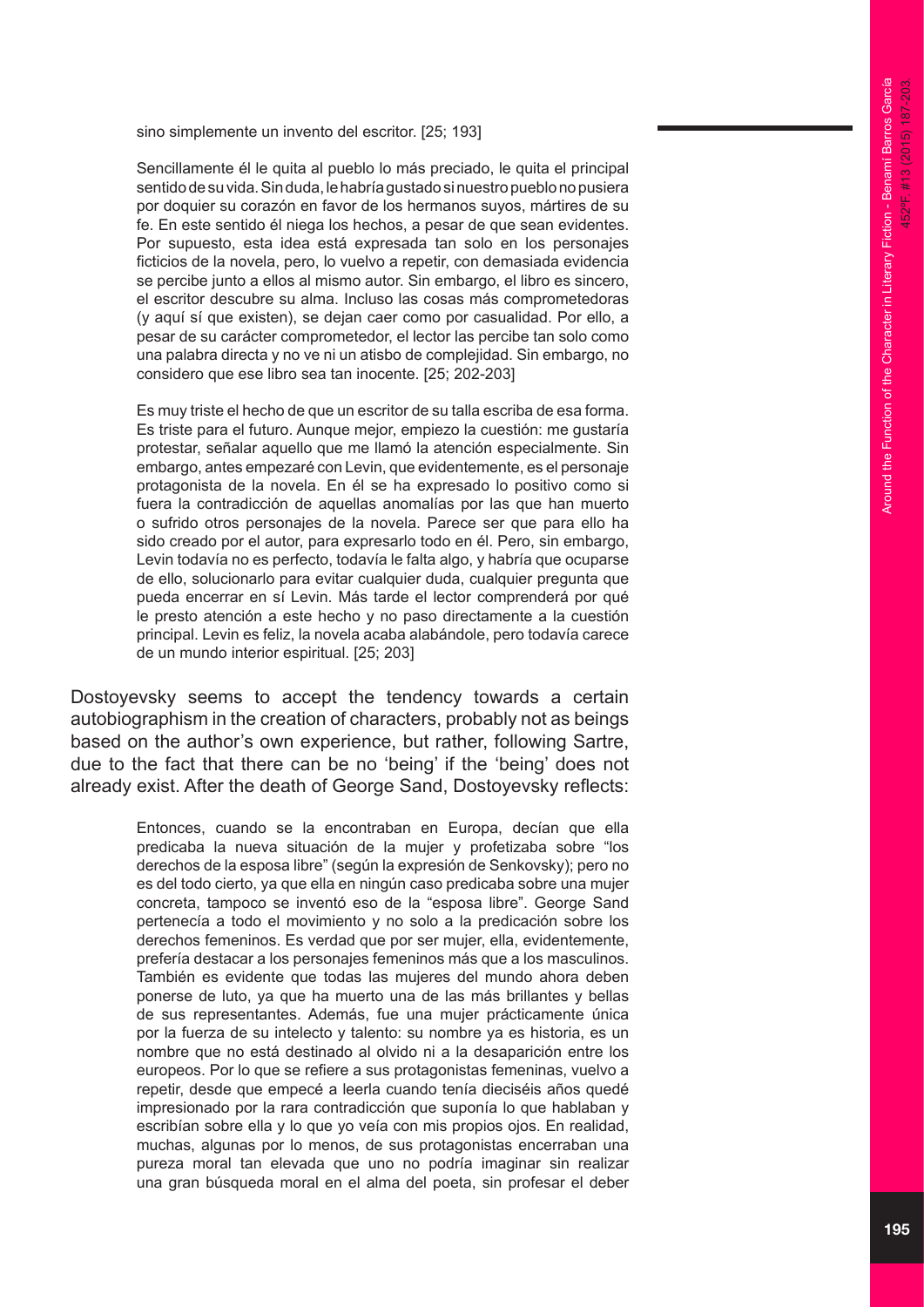más completo, sin comprender ni reconocer la belleza más elevada en la misericordia, paciencia y justicia. Aunque es cierto que entre la misericordia, paciencia y el reconocimiento de las obligaciones del deber se entreveía también un extremo orgullo del llamamiento y la protesta. Pero precisamente este orgullo era preciado, ya que partía de aquella verdad superior sin la que la humanidad jamás podría haber aguantado en la cima de toda su altura moral. [23; 34-35]

We find highlighted here two things: firstly, the fact that an authorcharacter identification is necessary despite the former not being the carrier of the discourse of the latter; and secondly, that the ultimate aim of the work comes before the development of the characters. The Russian author will make of the first a labyrinthine process of assigning contrasting discourses and, of the second, a genuinely minute ritual which will lead him to the necessity of representing each character anthropomorphically.

With the human soul as the object of representation, Dostoyevsky would create realism in a superior sense (for a review, see Степанян, 2005). Whether this is interpreted as a way of advancing the typical concepts of poetics (Фокин, 2010: 152), or as a strategy of giving high importance to dialogism, it seems evident that it is about a world view, a way of conceiving reality in its transposition to the fictional and fictionalised universe of the work. From this position, in which the category of the real serves as a base for Dostoyevsky's realism, Tatiana Kasatkina (Касаткина, 2004) shows that what dominates in Dostoyevksy's work is the Word; something many of the author's contemporaries could not understand, and against whom the author soon reacted.

> Me llaman psicólogo; mentira, tan solo soy realista en el sentido superior de la palabra. Es decir, plasmo toda la profundidad del alma humana. [27; 65]

> Tengo mi propio punto de vista sobre la realidad (en el arte). Lo que la mayoría considera casi fantástico o poco común, para mí, a veces, es la misma esencia de la realidad. Para mí, la trivialidad de los acontecimientos y una opinión banal no llegan a ser realidad en sí, sino todo lo contrario. [29/1; 19]

> Lo que yo entiendo por la realidad y el realismo es totalmente diferente de lo que consideran nuestros realistas y críticos. Mi idealismo es más real que el suyo. ¡Dios! Si llegáramos a exponer con detalle todo lo que nosotros, los rusos, en los últimos diez años hemos experimentado en nuestro desarrollo espiritual… Entonces los realistas gritarían que todo es una fantasía. Esto también es realismo, pero más profundo. ¡El suyo es superficial! [28/2; 392]

In this scenario, where the word becomes a material with which to mould the character, a fertile space for transmitting a message, Bakhtin, following Grossman, will emphasise the importance of dialogue this writer's work. For Bakhtin, it is a dialogue or manner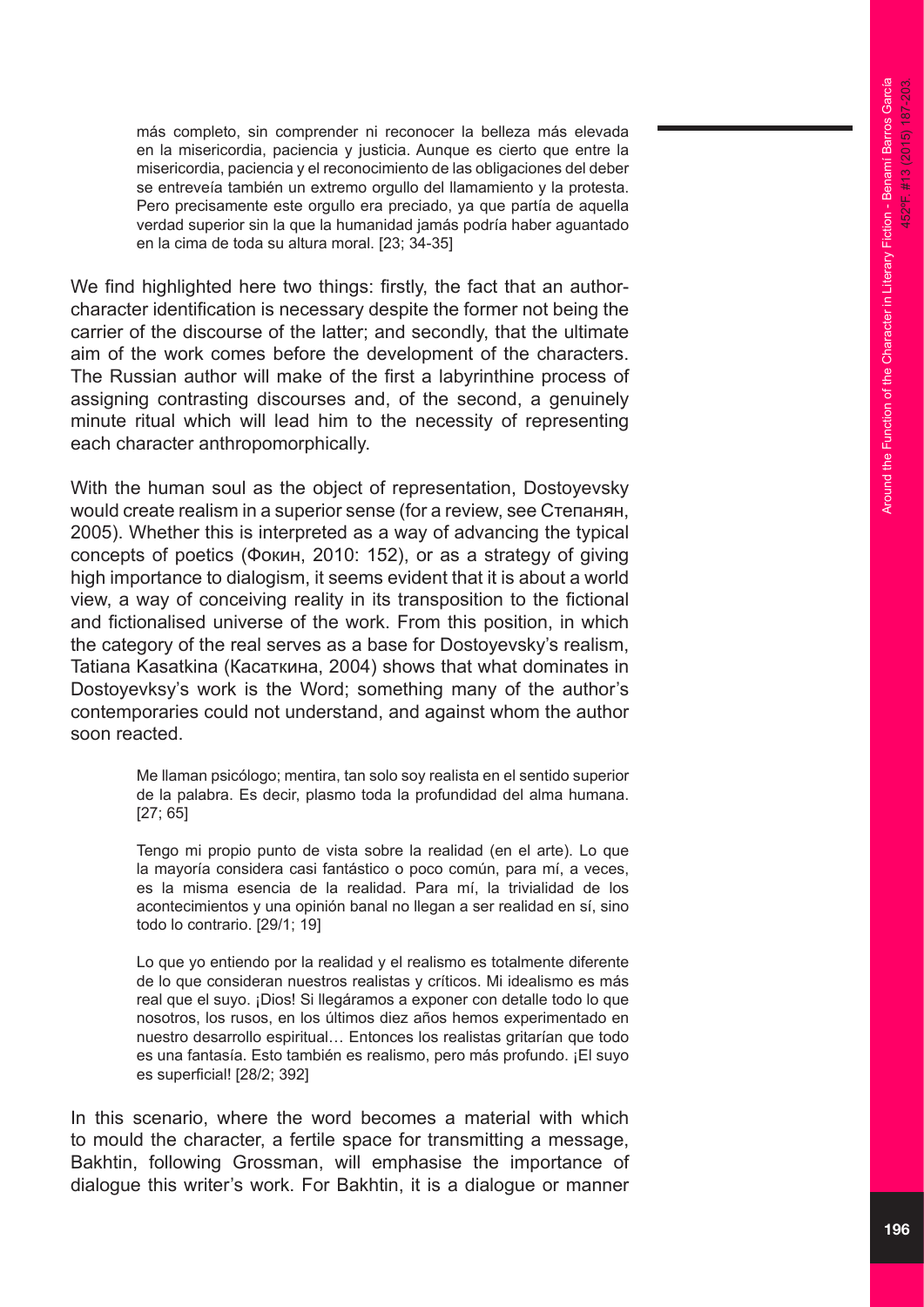of dialoguing in as much as the author remains suspended in the words, ready to complete the *great dialogue now,* in the moment in which the communicative situation happens (Бахтин, 1963: 84-85). But the phenomenon of dialogism implies a special relationship with the text, and, consequently, with the reader. From here arise the real problems with Dostoyevsky's poetics, but strangely they are also the solution: the word of the author, understood as the expression of his voice in the characters' discourse; his artistic and formal position with respect to the discourse of the hero; and the strategies of reasoning, in accordance with those obtained by polyphony, that is, *the plurality of independent and unmistakable voices and consciousnesses*. It could be said that the real problems with the author's poetics arise because Bakhtin emphasised them without definitively resolving them, while most critics were still stuck on a textually-focussed analysis of Dostoyeskian discourse.

For Bakhtin, the essence of the polyphonic novel, which he considers to have been created by Dostoyevsky, is its capacity to allow the different voices to remain independent, while at the same time being combined into a unity greatly superior to that of homophony. However, so as not to fall into unnecessary reductionism, we must emphasise that Bakhtin does not argue that in Dostoyevsky there is a hero who is not subject to the intention of the author. Rather, he sees in her liberty and independence the maximum expression of an intention of the author which previously configures a perfectly calculated plan.

It is clear that there were precedents to Bakhtin's theory of polyphony, to which he himself makes reference. He mentions Grossman as a point of departure for the study of Dostoyevky's poetics and as the discoverer of a certain structural polyphony. He also mentions Engelgardy, Ivanov, Askoldov and others. They all have the same proposition in common: to create a new vision in the interpretation of Dostoyevky's work, focusing on what Engelgardt called "the idea as object of representation" (Энгельгардт, 1924). There arose then the necessity of integrating the idea into the dominant form of representation in Dostoyevsky's work, that is to say, of polyphony, whether understood on a structural level, or as a strategy in the discursivisation of the intention. Thus, he began a study of the character as a bearer of the idea, until he reached a conception of the idea-character; that is, of the fragmentation of the intention of the author into ideas, which one character or group of characters had to embody.

One of the first consequences of this way of understanding character could be the fact that *the action* (*function* in Propp's terminology) of the character is always defined according to its significance in the development of the plot. However, the second consequence is of greater interest: the refutation of a certain character's discourse,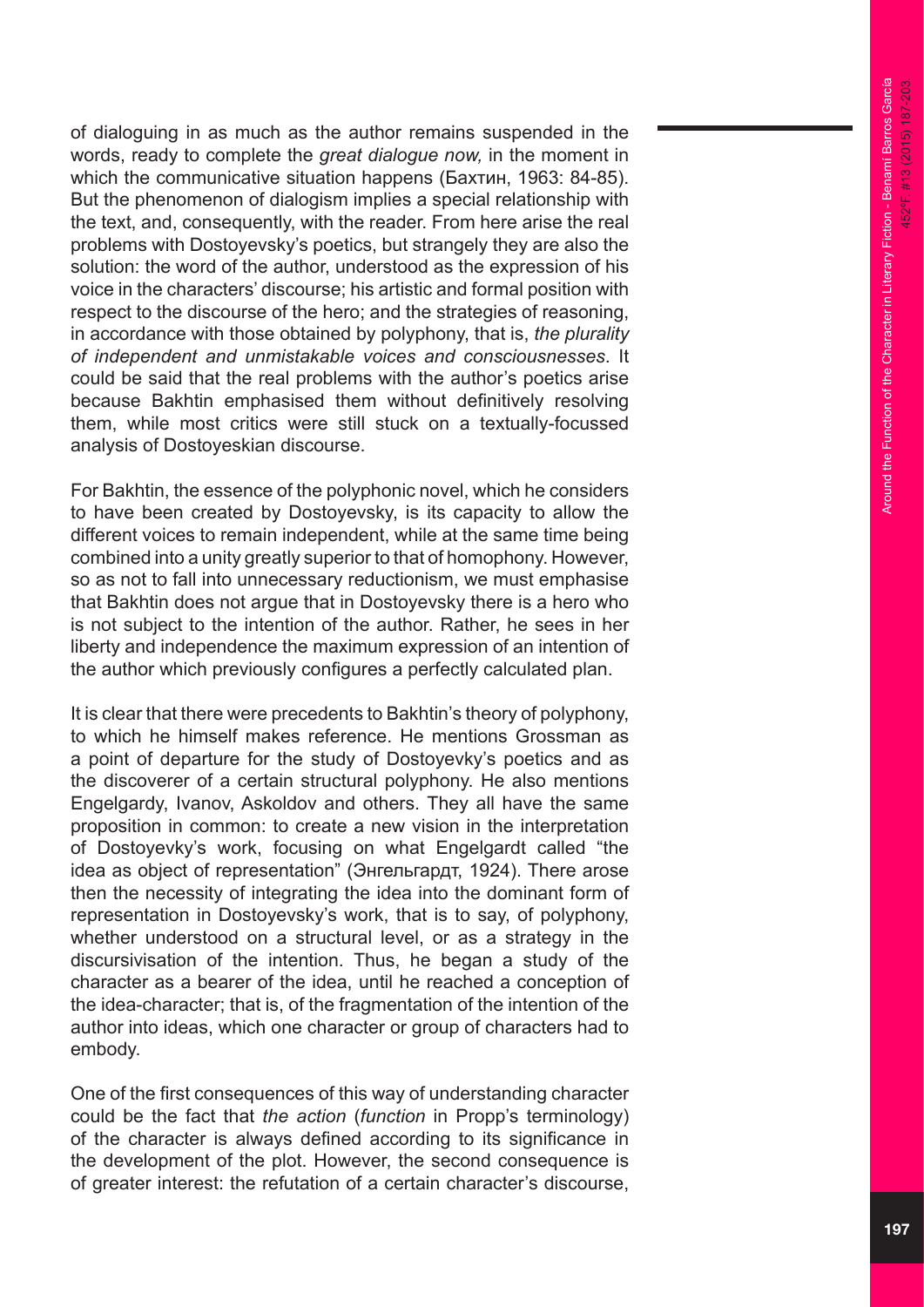being a relatively independent voice, will be done through the rhetorical potential of the idea, through its weight in the negotiation of meaning. Therefore, it will take place only on a structural level and through a discursive confrontation of "rhetorical attitudes" (Leith & Myerson, 1989).

There is still a debate today about Bakthin's ideas, the authorcharacter relationship, the types of discourse in Dostoyevsky,<sup>7</sup> and other problems which remain mostly unresolved. This is due to the absence of a unanimously accepted model for the interpretation and evaluation of literary texts, as pointed out by Schimdt (1978) or, more damagingly, due to general preconceptions of criticism (denounced by Richards, 1967) and out-dated interpretative axioms. Indeed, over the past few decades we have remained immersed in a debate between those in favour of polyphony and those who reject it (including Jones 1990; Emerson, 1997, 1999; Келдыш, 2009). Maybe the best solution is to be found in intermediate positions and focuses. This might be accomplished, as Kinosita proposes (Киносита, 2005), by accepting a permissive polyphony or else by positioning it in terms of the structure of the novel, as a structural function of the work, rather as its main engine (Баррос Гарсия, 2009, 2010; Barros García, 2014b).

Thus, (in conformance with our review here), once we have accepted that the text can only perform a literary function when considered as a whole, that the literary text is a form of communication whose study requires increasingly interdisciplinary approaches, that discourse is a *continuum* with no beginning or end, and that the work is a dynamic whole that transcends its own margins, it is time to propose models based on already-existing knowledge in the field of discourse analysis and the interface between interpretation and fiction. Now that the limits of Bakhtin's polyphony are recognised (see, among others Jones, 1990; Kорман, 2006) and that there is a point at which it is no longer valid because there are other discursive forces in operation (to adopt a simile from physics), it is time to elaborate concrete paradigms about this author which are derived from other approaches and disciplines. This would help not only to define and illuminate the means of understanding and speaking the world of this author, but also to go more deeply into the emotional reaction of the reader, to what is usually termed the psychology of fiction.

As the literary work is finite but unlimited, because it is carried out in a space without physical limits, as is the mind of any possible receiver (but not that of the implicit reader), we think that one of the steps to take in Dostoyveskian criticism is to search for coherence and cohesion in the entirety of his work, to conceive of it as a totality of feeling, despite the possible oscillations that can be seen in the intentionality of the author, in part a consequence of a vision

### **NOTES**

7 | Note that Bakhtin himself said that his classification was not definitive (Бахтин, 1963: 265-266).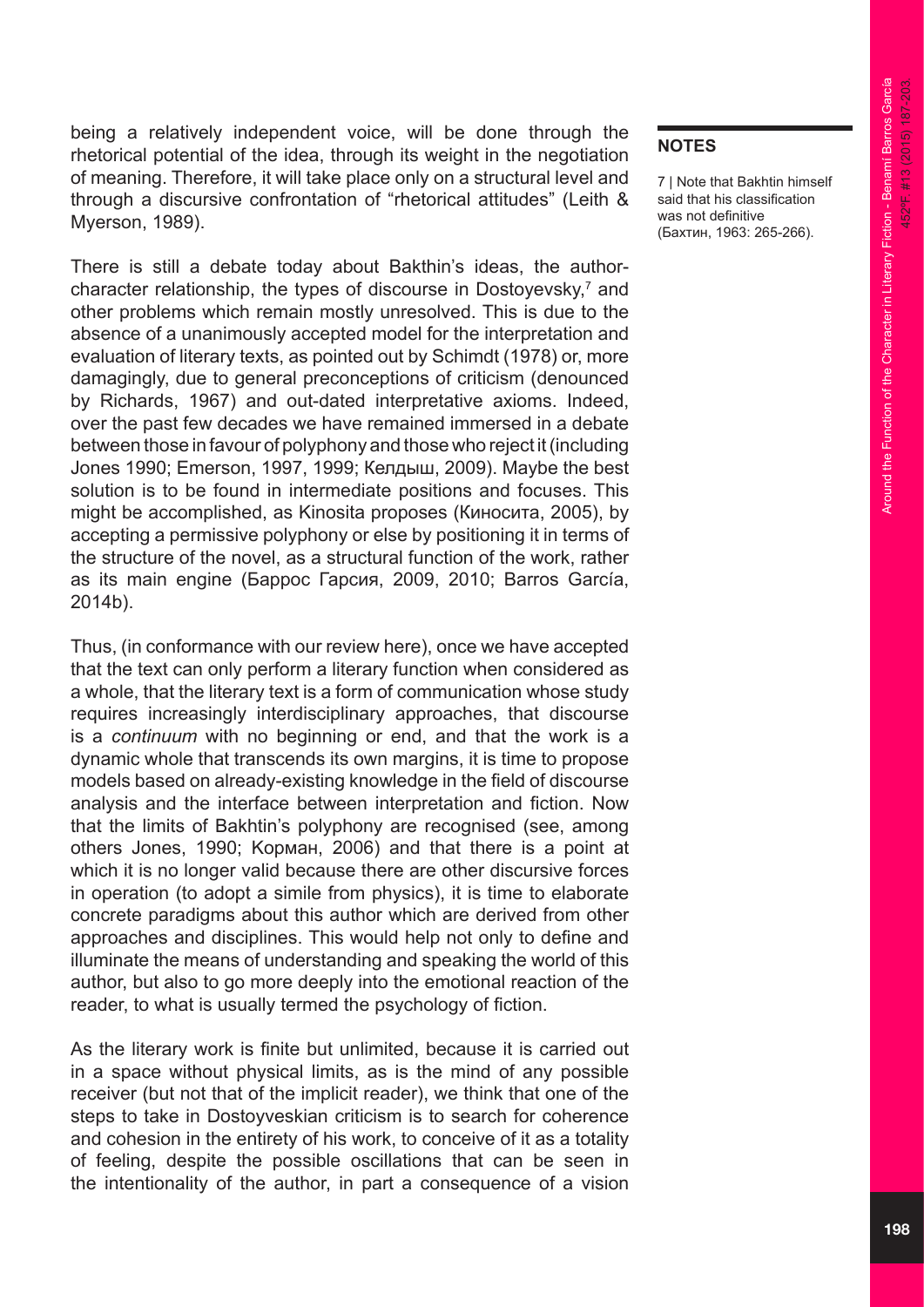of the world which is in constant reformulation ("refortalecimiento" in Dostoyevsky's words) (Barros García, in press). We might recall here that Dostoyevsky said he did not want to represent reality, because he himself recognised it to be an impossible task. Rather, he wanted to approach it. This is a model which should be applied by the researcher who desires to represent the intention, ideology and world view of this author:

Hace poco tuve una conversación con uno de nuestros escritores (un gran artista) sobre lo cómico de la vida, sobre lo difícil que es definir un hecho, buscarle el nombre adecuado […]. "Sabía usted, ―me dijo de pronto mi interlocutor, como si estuviera profundamente y desde hace tiempo impresionado por su propia idea― sabía usted que no importa lo que escriba, lo que deduzca, lo que destaque en su obra literaria, ya que en cualquier caso no se podrá acercar a la realidad". […] Yo ya lo sabía aún en el año 46, cuando comencé a escribir, quizá un poco antes. Este hecho me había impresionado más de una vez y me hacía preguntarme sobre la utilidad del arte con su tan evidente impotencia. Y es verdad, pruebe a estudiar un hecho de la vida real, cualquiera que incluso no sea evidente a primera vista. Y si es capaz y tiene buen ojo descubrirá en este hecho una profundidad que no está presente en las obras de Shakespeare. Pero ahí está el problema: ¿quién es capaz y quién tiene buen ojo? Y esto no es solo para crear y escribir obras literarias, sino que solo para fijarse en el hecho, hay que ser un poco artista. Para un observador todos los acontecimientos de la vida transcurren dentro de una enternecedora simplicidad, y son tan comprensibles que no hay nada en que pensar, nada en que fijar la mirada: no merece la pena. Pero existe otro tipo de observador al que los mismos acontecimientos le llegan a preocupar tanto que (ocurre a menudo) no es capaz, finalmente, de generalizarlos y hacerlos más simples, desrizarlos en una línea recta y tranquilizarse. Este observador acude a otro tipo de simplificación y sin más miramientos se pega un tiro en la frente para acallar de golpe su mente atormentada y todas las preguntas surgidas. Tan solo son dos posiciones opuestas, pero entre ellas se encuentra todo el sentido de la existencia humana. [23; 144]

No se puede definir la moralidad solo como fidelidad a las convicciones de uno. Es necesario hacerse una pregunta sin cesar: ¿son correctas mis convicciones? Existe una única comprobación: Cristo. Pero aquí no se trata de la filosofía sino de la fe, y la fe es el color rojo. (Страхов y Миллер, 1883: 371)

In this sense, it is interesting to note, with Fridlender (1980), the reflection Dostoyevsky sought to put in the mouth of Verjovesnky's original model, Granovsky, in *Demons* on the subject of Shakespeare's dramas:

La realidad no se agota con lo que existe, ya que en una gran parte reside en la forma de una futura palabra latente, aún sin pronunciar. En ocasiones aparecen profetas que adivinan y expresan esa palabra acertada. Shakespeare es uno de esos profetas, enviado por Dios para anunciarnos el misterio del hombre, del alma humana. [11; 237]

The real is not exhausted in the spoken word. This is only an appeal, Bakhtin would say, an appeal to an entity other than life: the reader.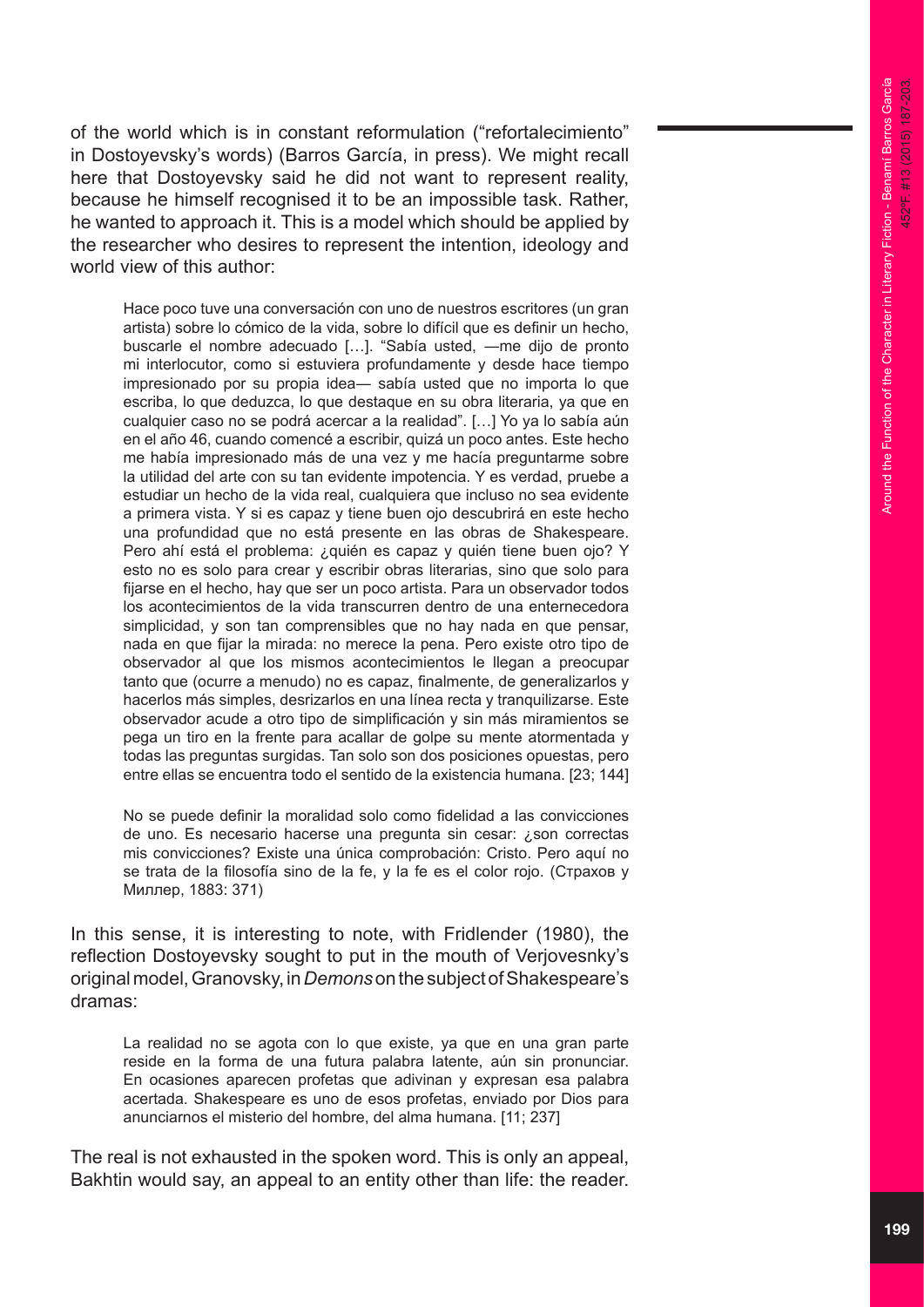Thus, Dostoyevsky, who was aware of the reader's the contribution to the meaning of the text, would embed in the fictionalised universe the figure of a reader who is potentially able to build on the inferences. It is not surprising that, as has already been noted, from his first novel onwards there are constant explicit references to the reader in order to redirect his or her judgement, the judgement of any reader (this is the intentional expansion of the author), towards the desired interpretation. For Dostoyevsky it was not that important to defend his novel as a work of art, but rather what was represented in it and by it. "I defend not my novel, but my idea", he would write to Strájov and many other critics and friends. The clear preoccupation with the idea solemnly reflects the attractive uncertainty of reception, of the collision between the world of the reader and a text which is neither all nor the only thing the author wanted to say.

> Estoy trabajando en una gran idea. No hablo de la ejecución, sino de la idea. Es una de esas ideas que provocan un efecto seguro en el público. Algo del estilo de *Crimen y castigo*, pero aún más real, más cercano a la realidad y referidos directamente al problema actual más importante. La acabaré en otoño, no me apresuro, sin prisas. Intentaré que se publique también en otoño. […] Lo único… que es un tema demasiado caliente. Nunca antes había trabajado con tanto placer y tanta facilidad. [29; 107]

The problem, and also the challenge, of an approach oriented towards an understanding of how the reader interacts with the texts lies in the fact that we have to start from the analysis of the reader and reading as processes and know how to analyse them. This implies a meticulous study, not only of the deep textual structures, but also of the products of a semiotic process, in other words, of the reconstruction, observation and systematisation of the factors that appear to condition interpretation. The meaning of Dostoyevsky's work, therefore, would be the result of a complex interlocking of ideas and associations which are in communication, in turn leaning towards an analysis of Dostoyevsky's discourse from a relational point of view (Barros García, 2015).

In the era of neuroscience and Big Data, and in the context of great and valuable advances of neurocognitive approaches centred on literature and reception (Miall, 2009; Bernaerts et al., 2013; Jacobs, 2015), on cognitive theories of the character (among others, Schneider, 2001; Weststeign, 2007; Jannidis, 2015), neuroaesthetics and empirical studies of art (Huston et al., 2015), reading (Pollatsek and Treiman, 2015) and psychology of fiction (Oatley et al. 2015) it may be possible to make considerable progress in an apprenticeship once demanded by Foucault. This would allow finding positions of subjectivity in discourse, being not so much about learning from Raskolnikov, Sonia, Ivan Karamazov or any other character taken in isolation, but learning directly from Dostoyevsky as the creator, as well as from the reader who gives meaning to the text, as specified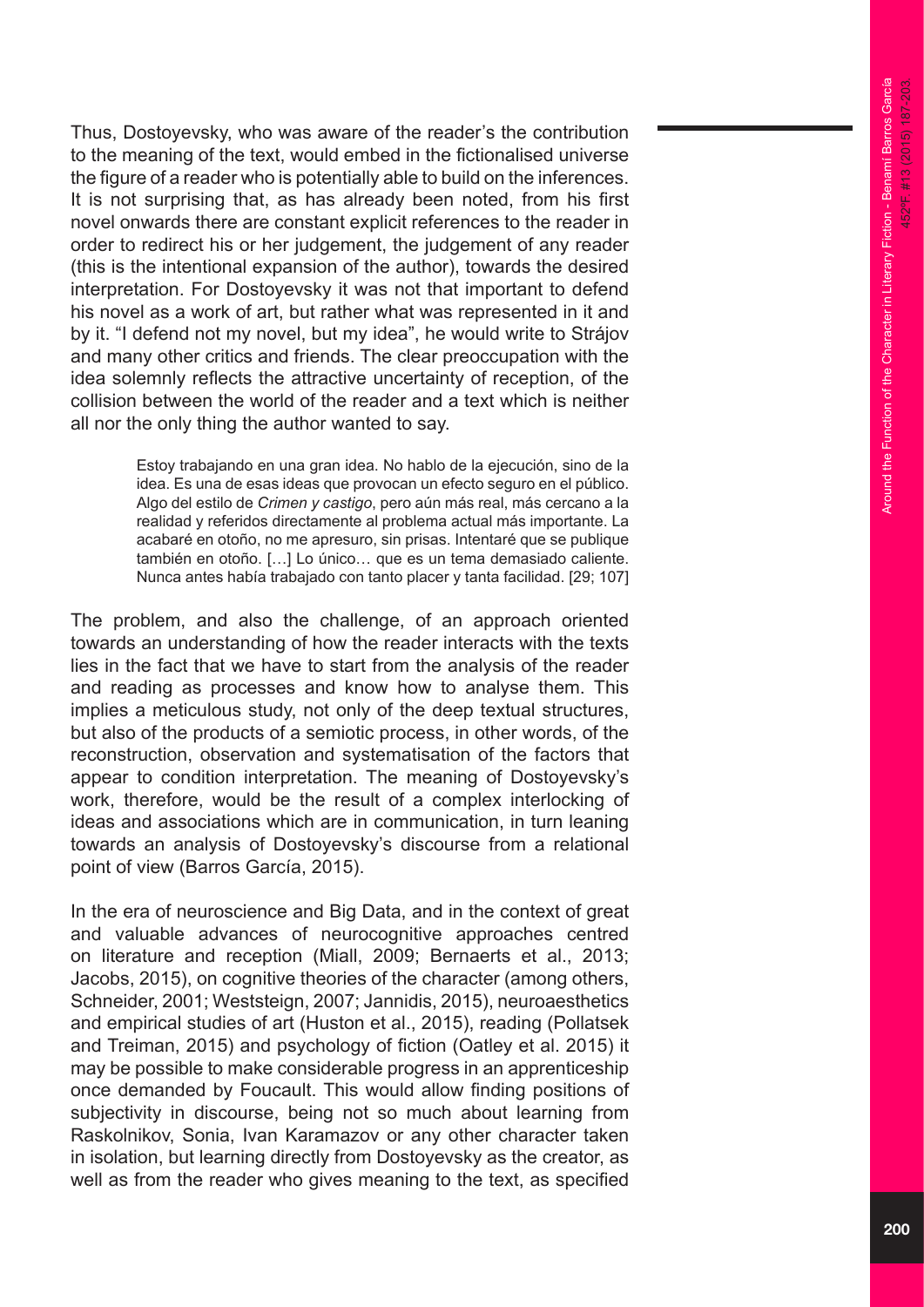by Bakhtin (2004: 60). That is to say, it would be necessary to show the author in the author, following the Bakhtinian formula, but doing so with the knowledge that the place where we are searching for him is a dynamic space created in and by the text (as Iser previously remarked, 1980), and which is also configured in and by the reader.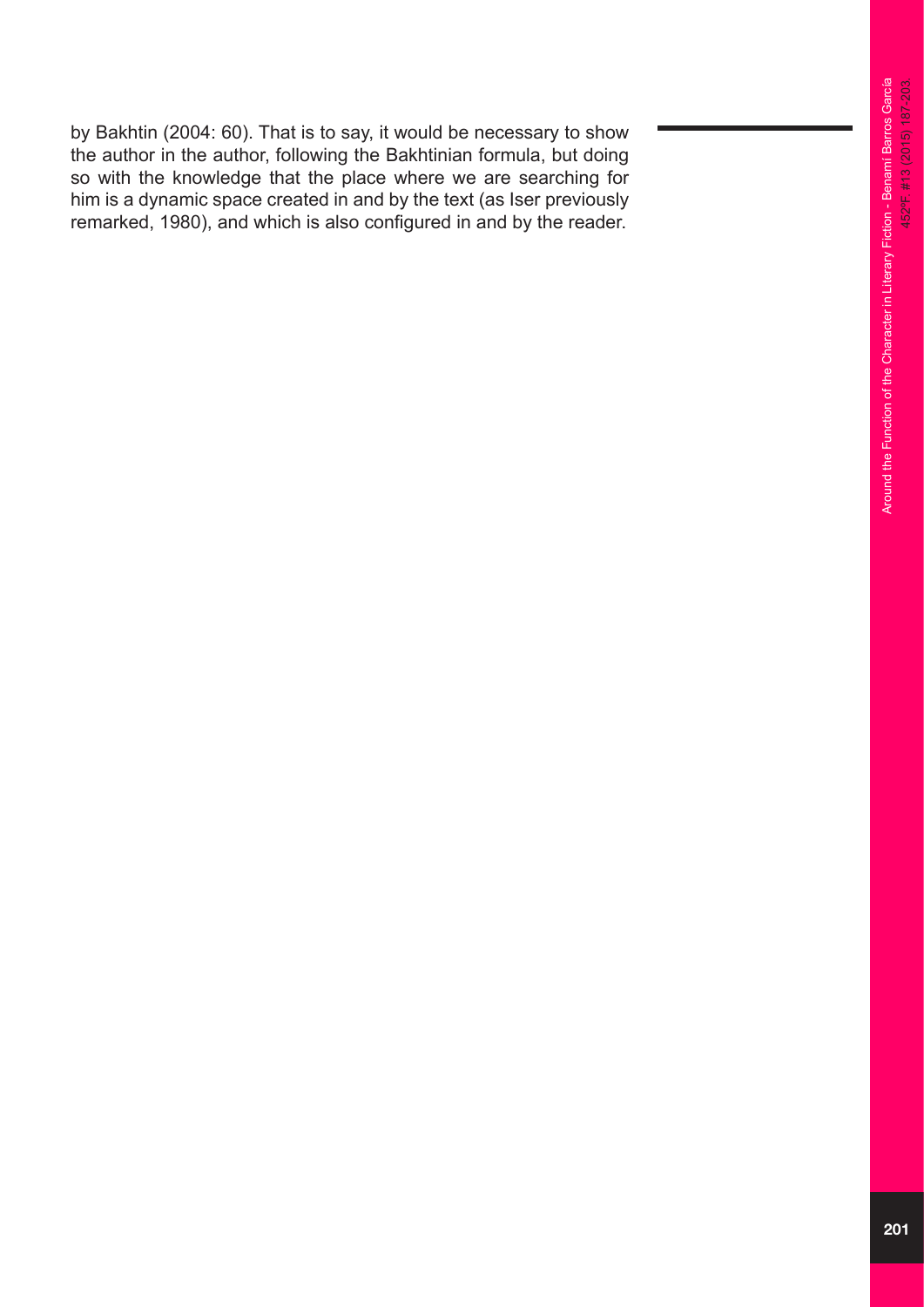## **Works cited**

BAILEY, H., ZACKS, J. (2011): «Literature and event understanding», *Scientific Study of Literature*, 1, 72-78.

BAJTIN, M. (2003): *Problemas de la poética de Dostoievski*. México: Fondo de Cultura Económica. BARROS GARCÍA, B. (2014a): «Sobrejustificaciones y palabras en el umbral de la existencia en la obra de Dostoievski », *Tonos Digital*, 27, <http://www.tonosdigital.com/ojs/index.php/tonos/article/ view/1126/694>, [24/01/2015].

BARROS GARCÍA, B. (2014b): «The role of the estrangement in Dostoevsky's *Crime and Punishment*», *Eslavística complutense*, 14, 9-23, <http://revistas.ucm.es/index.php/ESLC/article/view/44747/42183>, [28/01/2015].

BARROS GARCÍA, B. (2015): «Text Visualization as a Discourse Analysis Tool», *Tonos Digital*, accepted.

BARROS GARCÍA, B. (*en prensa*): «In Other Words: Reformulation Strategies in Dostoevsky's works», *Russian Literature*, accepted.

BENVENISTE, E. (1970): «L'appareil formel de l'énonciation». *Langages*, 17, 12-17.

BERNAERTS, L., DE GEEST, D., HERMAN, L., VERVAECK, B. (eds.) (2013). *Stories and Minds: Cognitive Approaches to Literary Narrative*. Lincoln and London: University of Nebraska Press. BLOOM, H. (2001): *How to read and why*. New York: Scribner.

BÜHLER, K. (1967): *Teoría del Lenguaje.* Madrid: Revista de Occidente.

DURANTI, A. (1997): *Linguistic anthropology.* Cambridge: Cambridge University Press.

EMERSON, C. (1997): *The First Hundred Years of Mikhail Bakhtin*. Princeton: Princeton University Press.

EMERSON, C. (ed.) (1999): *Critical Essays on Mikhail Bakhtin*. New York.

FILLMORE, CH. (1981): «Pragmatics and the description of discourse» en Cole, P. (ed.), *Radical pragmatics*, New York: Academic Press, 143-166.

FRIEDMAN, N. (1955): «Forms of the Plot», *Journal of General Education*, 8, 241-253.

GREIMAS, A. (1976): *Maupassant: La sémiotique du texte. Exercises pratiques.* París: Seuil.

HAMON, PH. (1977): «Pour un statut sémiologique du personage» en Barthes, R., Kayser, W., Booth, W. y Hamon, P. (eds.), *Poétique du récit*, París: Seuil, 115-180.

HUSTON, J. P., NADAL, M., MORA, F., AGNATI, L. F., CELA-CONDE, C. J. (eds.) (2015): *Art, Aesthetics and the Brain*. Oxford: Oxford University Press.

JACOBS, A. M. (2015): «Neurocognitive poetics: methods and models for investigating the neuronal and cognitive-affective bases of literature reception», *Front. Hum. Neurosci.*, 9:186. doi: 10.3389/ fnhum.2015.00186.

JANNIDIS, F. (2015): «Character» en Hühn, Peter et al. (eds.), *The living handbook of narratology*, Hamburg: Hamburg University. <http://www.lhn.uni-hamburg.de/article/character>, [19/04/2015]

JONES, M. (1990): *Dostoevsky after Bakhtin: Readings in Dostoevsky's. Fantastic Realism*. New York. LEITH, D., y MYERSON, G. (1989): *The power of address: explorations in rhetoric*. New York: Routledge.

LEWIS, T. (1979): «Notes toward a Theory of the Referent», *PMLA,* 94, 459-473.

LOZANO, J.; PEÑA, C., y ABRIL, G. (1997): *Análisis del discurso. Hacia una semiótica de la interacción textual.* Madrid: Cátedra.

MIALL, D. S. (2009): «Neuroaesthetics of literary reading» en Martin Skov y Oshin Vartanian (eds.), *Neuroaesthetics,* New York: Baywood.

OATLEY, K., MAR, R. A., DJIKIC, M. (2012): «The psychology of fiction: Present and future» en I. Jaen y J. Simon (eds.), *Cognitive Literary Studies: Current Themes and New Directions,* Austin, TX: University of Texas Press.

OHMANN, R. (1972): *«*Speech, Literature, and the Space Between»*, New Literary History,* 4.1, 47-63. ORTEGA Y GASSET, J. (1925), *La deshumanización del arte e Ideas sobre la novela.* Madrid: Revista de Occidente*.*